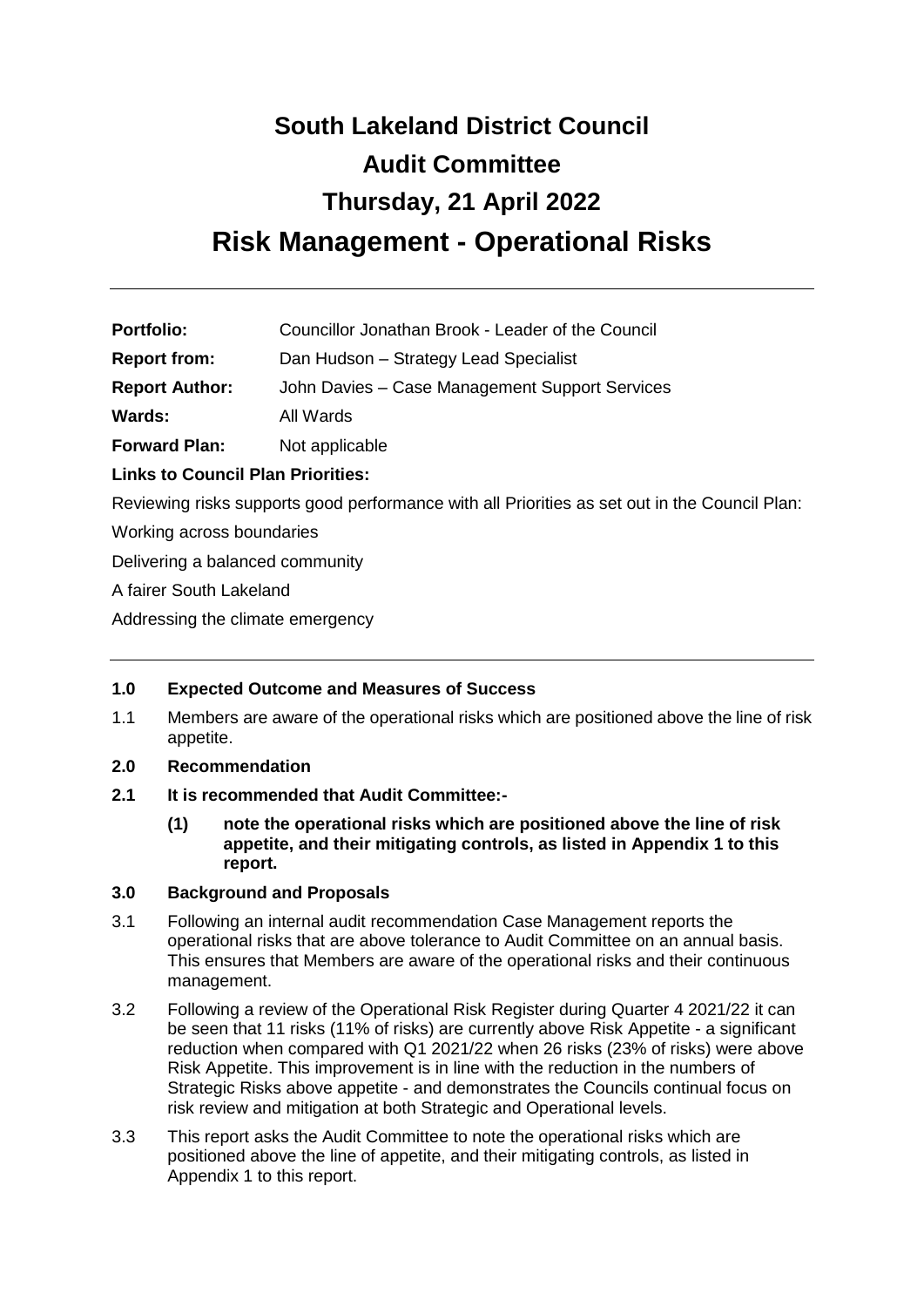3.4 The Strategic Risk Register is also reported to Audit Committee every 6 months. The Strategic Risk Register is reviewed by Corporate Management Team prior to being reported each quarter as part of quarterly performance monitoring and reporting arrangements.

# **4.0 Appendices Attached to this Report**

| <b>Appendix No.</b> | <b>Name of Appendix</b>  |
|---------------------|--------------------------|
|                     | <b>Operational Risks</b> |

#### **5.0 Consultation**

5.1 Case Management facilitates the quarterly review of operational risks with Operational Leads. The risks currently positioned above appetite are listed in appendix 1.

#### **6.0 Alternative Options**

6.1 No alternative options recommended – Audit Committee must have sight of operational risks for governance and assurance purposes.

#### **7.0 Implications**

#### **Financial, Resources and Procurement**

7.1 There are no financial implications associated with reporting operational risks.

#### **Human Resources**

7.2 There are no staffing implications associated with reporting operational risks.

**Legal**

7.3 There are no legal implications associated with reporting operational risks.

#### **Health and Sustainability Impact Assessment**

- 7.4 Have you completed a Health and Sustainability Impact Assessment? No
- 7.5 If you have not completed an Impact Assessment, please explain your reasons: There are no Health, Social, Economic or Environmental implications associated with reporting operational risks.

#### 7.6 Summary of Health and Sustainability Impacts

|                                      |                                                                                      | <b>Positive</b> | <b>Neutral</b> | <b>Negative</b> | <b>Unknown</b> |
|--------------------------------------|--------------------------------------------------------------------------------------|-----------------|----------------|-----------------|----------------|
| <b>Environment</b><br>and Health     | Greenhouse gases<br>emissions                                                        | X               |                |                 |                |
|                                      | <b>Air Quality</b>                                                                   | X               |                |                 |                |
|                                      | <b>Biodiversity</b>                                                                  | X               |                |                 |                |
|                                      | Impacts of Climate<br>Change                                                         | X               |                |                 |                |
|                                      | Reduced or zero<br>requirement for energy,<br>building space, materials<br>or travel | X               |                |                 |                |
|                                      | <b>Active Travel</b>                                                                 | X               |                |                 |                |
| <b>Economy and</b><br><b>Culture</b> | Inclusive and sustainable<br>development                                             | X               |                |                 |                |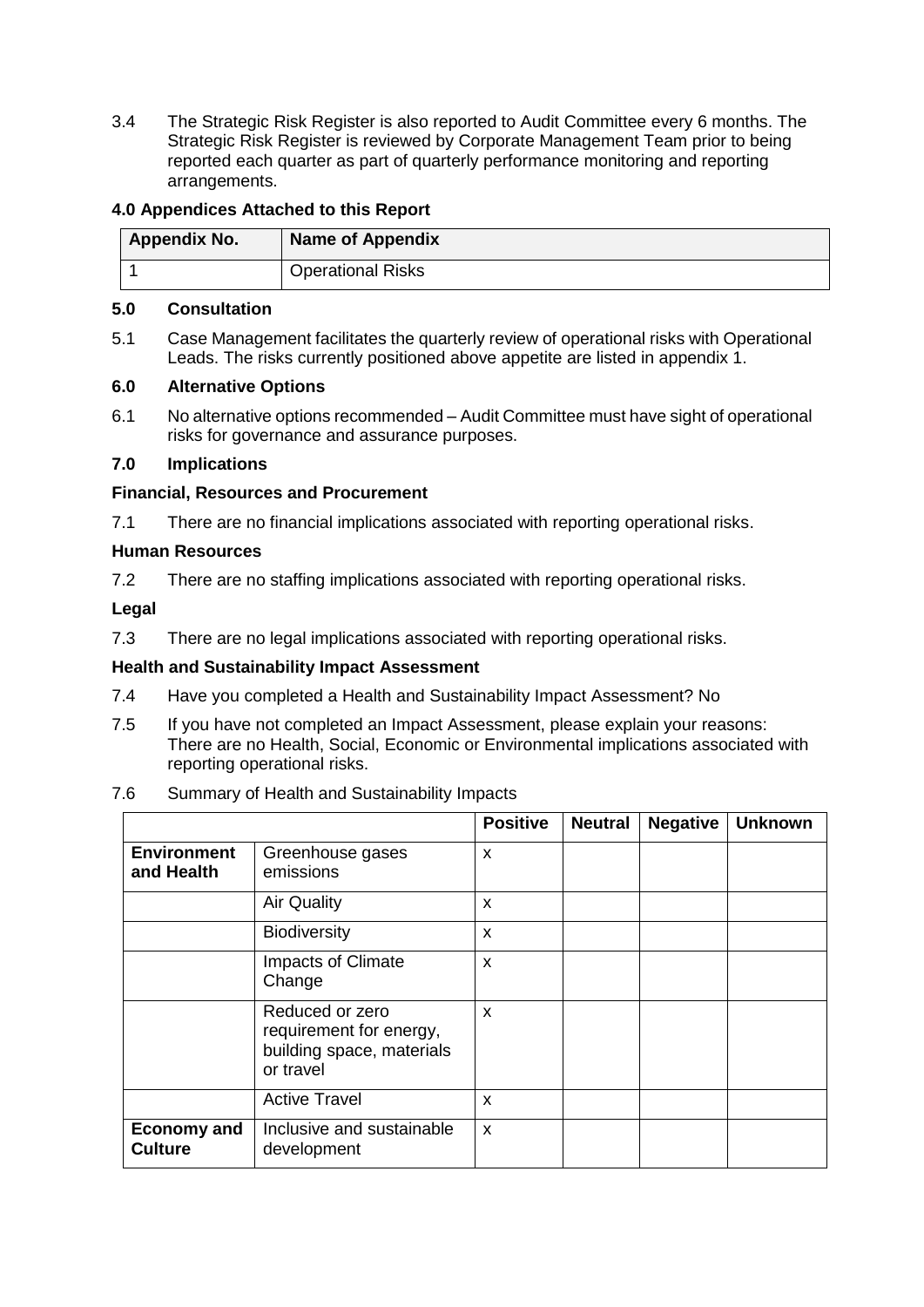|                                          | Jobs and levels of pay              | X |  |  |
|------------------------------------------|-------------------------------------|---|--|--|
|                                          | Healthier high streets              | X |  |  |
|                                          | Culture, creativity and<br>heritage | X |  |  |
| <b>Housing and</b><br><b>Communities</b> | Standard of housing                 | X |  |  |
|                                          | Access to housing                   | X |  |  |
|                                          | Crime                               | X |  |  |
|                                          | Social connectedness                | X |  |  |

# **Equality and Diversity**

- 7.7 Have you completed an Equality Impact Analysis? No
- 7.8 If you have not completed an Impact Analysis, please explain your reasons: There are no Equality and Diversity implications associated with reporting operational risks.
- 7.9 Summary of Equality and Diversity impacts

| Please indicate: $P =$ Positive impact; $0 =$ Neutral; N = Negative; Enter "X" |   |   |              |   |
|--------------------------------------------------------------------------------|---|---|--------------|---|
| Age                                                                            | P | X | 0            | N |
| <b>Disability</b>                                                              | P | X | $\bf{0}$     | N |
| Gender reassignment (transgender)                                              | P | X | $\bf{0}$     | N |
| Marriage & civil partnership                                                   | P | X | $\Omega$     | N |
| <b>Pregnancy &amp; maternity</b>                                               | P | X | $\bf{0}$     | N |
| <b>Race/ethnicity</b>                                                          | P | X | $\mathbf{0}$ | N |
| <b>Religion or belief</b>                                                      | P | X | 0            | N |
| Sex/gender                                                                     | P | X | $\bf{0}$     | N |
| <b>Sexual orientation</b>                                                      | P | X | $\bf{0}$     | N |
| <b>Armed forces families</b>                                                   | P | X | $\bf{0}$     | N |
| <b>Rurality</b>                                                                | P | X | $\bf{0}$     | N |
| Socio-economic disadvantage                                                    | P | X | 0            | N |

| <b>Risk Management</b>                                                                                         | <b>Consequence</b>                                                                                    | <b>Controls required</b>                                                                                                                                                                        |
|----------------------------------------------------------------------------------------------------------------|-------------------------------------------------------------------------------------------------------|-------------------------------------------------------------------------------------------------------------------------------------------------------------------------------------------------|
| There is a risk that Members are<br>not aware of the Council's<br>'above appetite' Operational<br><b>Risks</b> | Members are not able to<br>ensure that risks are<br>managed effectively.<br>Risks impact on services. | <b>Operational Risks are</b><br>reviewed by managers at<br>operational level and<br>those risks which are<br>above appetite are<br>reported to Audit<br><b>Committee by Case</b><br>Management. |